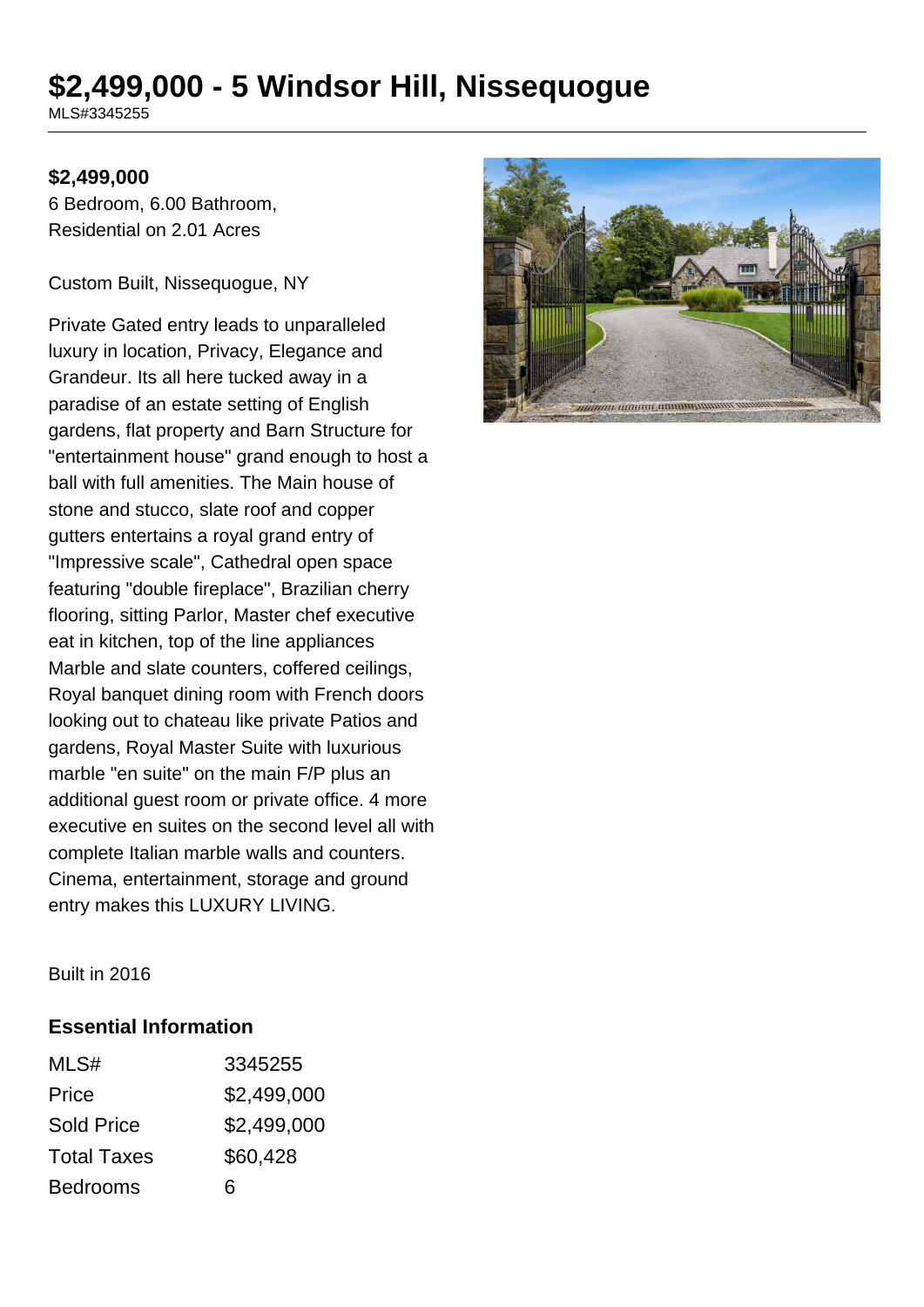| <b>Bathrooms</b>          | 6.00                           |  |
|---------------------------|--------------------------------|--|
| <b>Full Baths</b>         | 5                              |  |
| <b>Half Baths</b>         | 1                              |  |
| Lot Square Footage 87,555 |                                |  |
| Acres                     | 2.01                           |  |
| <b>Year Built</b>         | 2016                           |  |
| <b>Type</b>               | Residential                    |  |
| Sub-Type                  | <b>Single Family Residence</b> |  |
| <b>Style</b>              | <b>Mid Century Modern</b>      |  |
| <b>Status</b>             | Closed                         |  |

# **Community Information**

| Address      | 5 Windsor Hill      |
|--------------|---------------------|
| Subdivision  | <b>Custom Built</b> |
| City         | Nissequogue         |
| County       | Suffolk             |
| <b>State</b> | NY                  |
| Zip Code     | 11780               |

# **Amenities**

| <b>Features</b> | Level, Private, Stone/Brick Wall, Wooded                                                       |  |  |
|-----------------|------------------------------------------------------------------------------------------------|--|--|
| Parking         | 2 Car Attached, 4+ Car Detached, Attached, Detached, Driveway,<br>Garage, Parking Lot, Private |  |  |
| # of Garages    | 2                                                                                              |  |  |
| Garages         | 2 Car Attached, 4+ Car Detached, Attached, Detached, Driveway,<br>Garage, Parking Lot, Private |  |  |
| View            | Other, Panoramic, Park/Greenbelt                                                               |  |  |
| Waterfront      | <b>Beach Front, River Access</b>                                                               |  |  |

# **Interior**

| <b>Interior</b>          | Hardwood                                                                                                                                                                                                                                                                                 |
|--------------------------|------------------------------------------------------------------------------------------------------------------------------------------------------------------------------------------------------------------------------------------------------------------------------------------|
| <b>Interior Features</b> | 1st Floor Bedrm, Cathedral Ceiling(s), Den/Family Room, Eat-in Kitchen,<br>Entrance Foyer, Exercise Room, Formal Dining Room, Guest Quarters,<br>Home Office, Marble Bath, Marble Countertops, Master Bath, Master<br>Downstairs, Pantry, Powder Room, Sauna, Storage, Walk-In Closet(s) |
| Appliances               | Dishwasher, Dryer, ENERGY STAR Qualified Dishwasher, ENERGY<br>STAR Qualified Dryer, ENERGY STAR Qualified Washer, Humidifier,<br>Microwave, Oven, Refrigerator, Washer, Wine Cooler                                                                                                     |
| Heating                  | Forced Air, Propane                                                                                                                                                                                                                                                                      |
| Cooling                  | <b>Central Air</b>                                                                                                                                                                                                                                                                       |